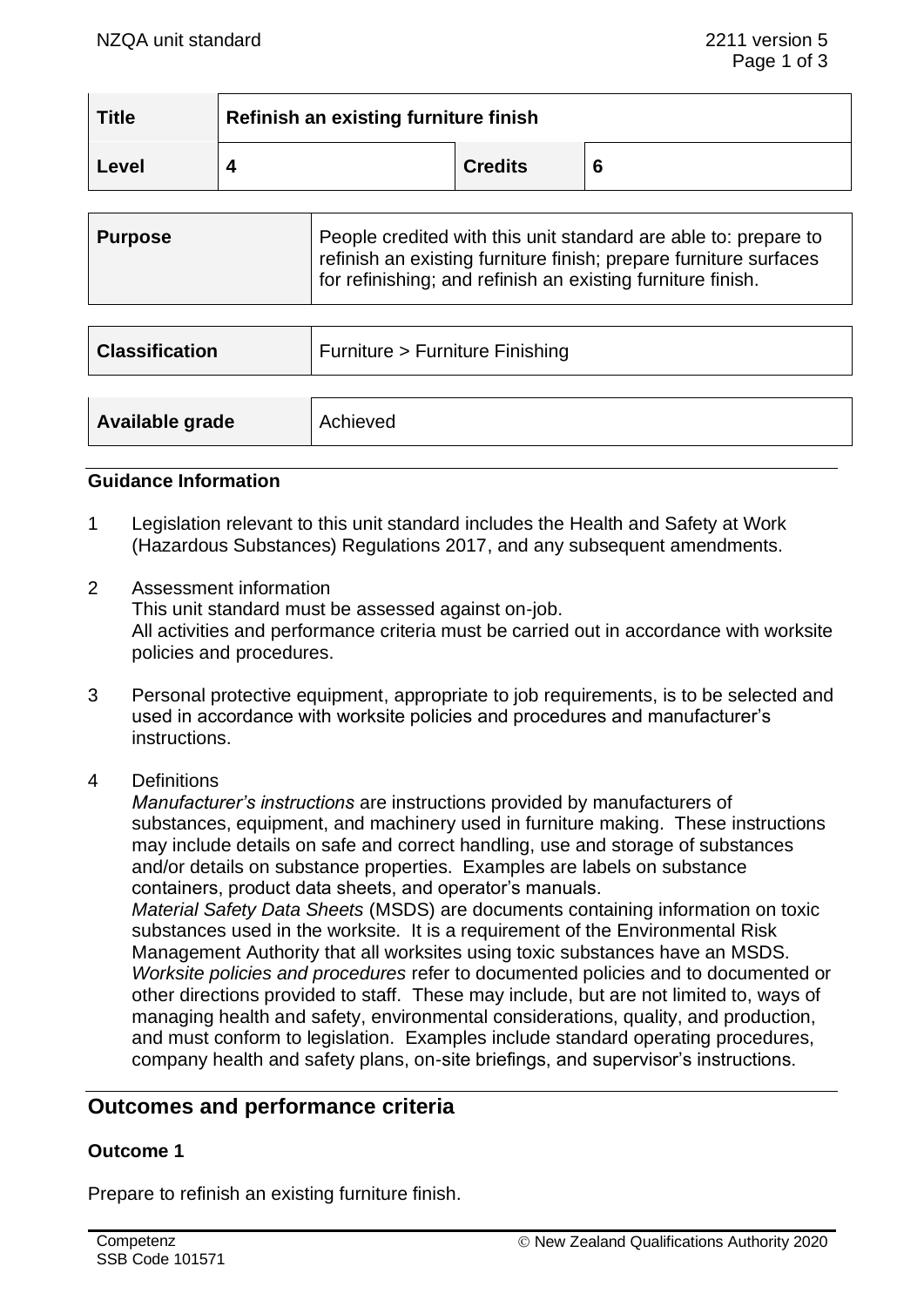## **Performance criteria**

1.1 Job specifications are obtained and interpreted.

Range article of furniture and surfaces to be refinished, existing finish, preparation coat, finishing coat.

- 1.2 Equipment for the job is selected in accordance with job specifications.
	- Range must include but is not limited to abrasives, degreasing agent, rags, touch-up brushes, spray equipment.

#### **Outcome 2**

Prepare furniture surfaces for refinishing.

## **Performance criteria**

- 2.1 Furniture article is disassembled or masked in accordance with job specifications.
- 2.2 Existing finish is tested to determine how resistant it is to solvent.
- 2.3 Surfaces to be refinished are degreased in accordance with job specifications.
- 2.4 Surfaces to be refinished are sanded in accordance with job specifications.

#### **Outcome 3**

Refinish an existing furniture finish.

## **Performance criteria**

- 3.1 Any defects and blemishes in the surfaces are identified and rectified in accordance with job specifications.
- 3.2 Surfaces to be refinished are cleaned and readied for refinishing in accordance with job specifications.
- 3.3 Compatible finishing system is selected in accordance with job specifications.
- 3.4 Finish is applied to the surfaces in accordance with job specifications.
- 3.5 Article is reassembled in accordance with job specifications.
- 3.6 Equipment and work area are left clean, clear, and safe.

| <b>Planned review date</b> | 31 December 2024 |
|----------------------------|------------------|
|                            |                  |